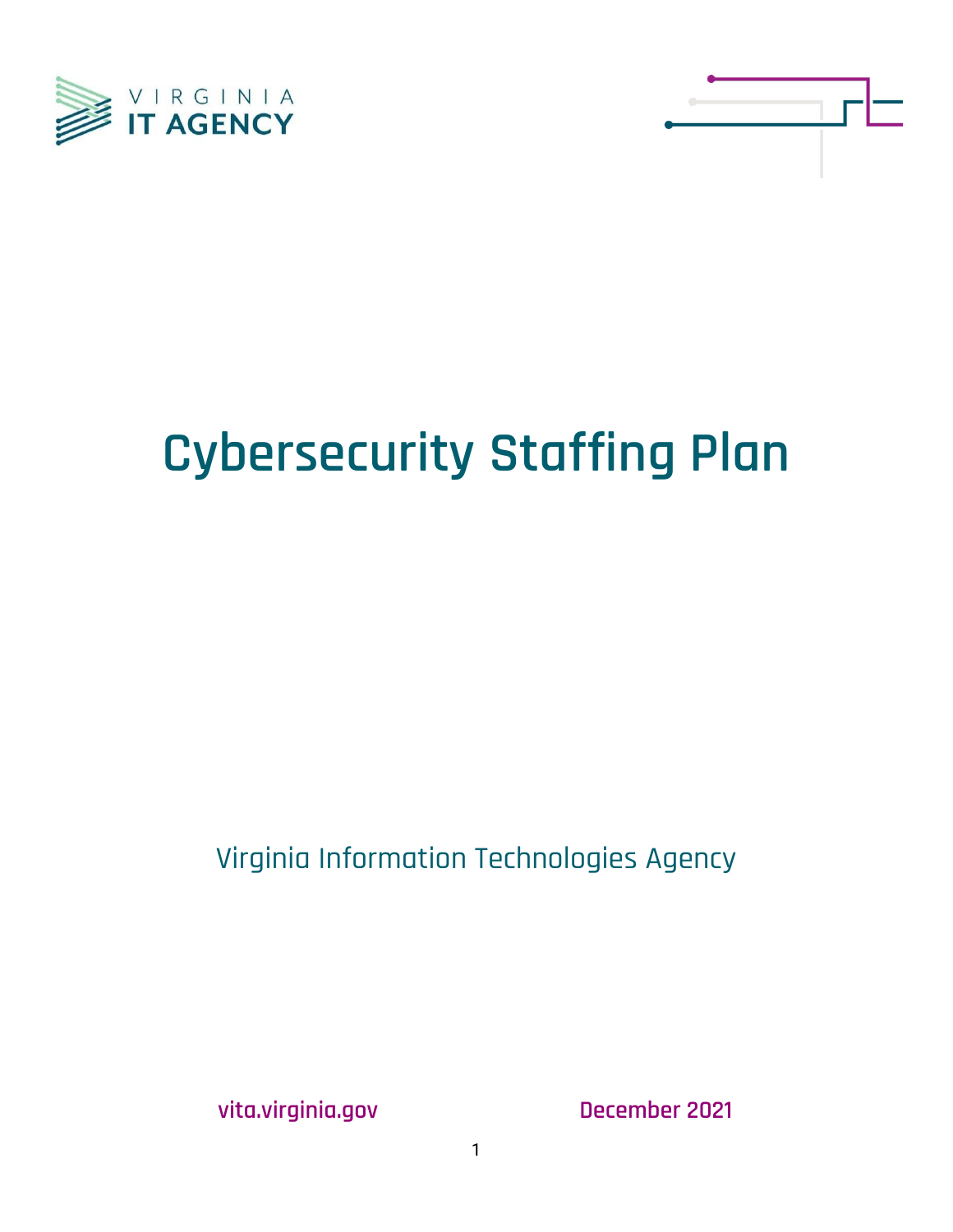# **TABLE OF CONTENTS**

| <b>INTRODUCTION</b>                                              | 3  |  |  |
|------------------------------------------------------------------|----|--|--|
| THE COMMONWEALTH'S CYBERSECURITY PROGRAM                         |    |  |  |
| <b>Structure</b>                                                 | 4  |  |  |
| The Growing Threat and Need for Increased Cybersecurity Staffing | 5  |  |  |
| Workload and Staffing Impacts by Area                            | 5  |  |  |
| <b>CURRENT STAFFING SUMMARY</b>                                  | 8  |  |  |
| ADDITIONAL STAFFING NEEDED                                       | 9  |  |  |
| <b>CONCLUSION</b>                                                | 10 |  |  |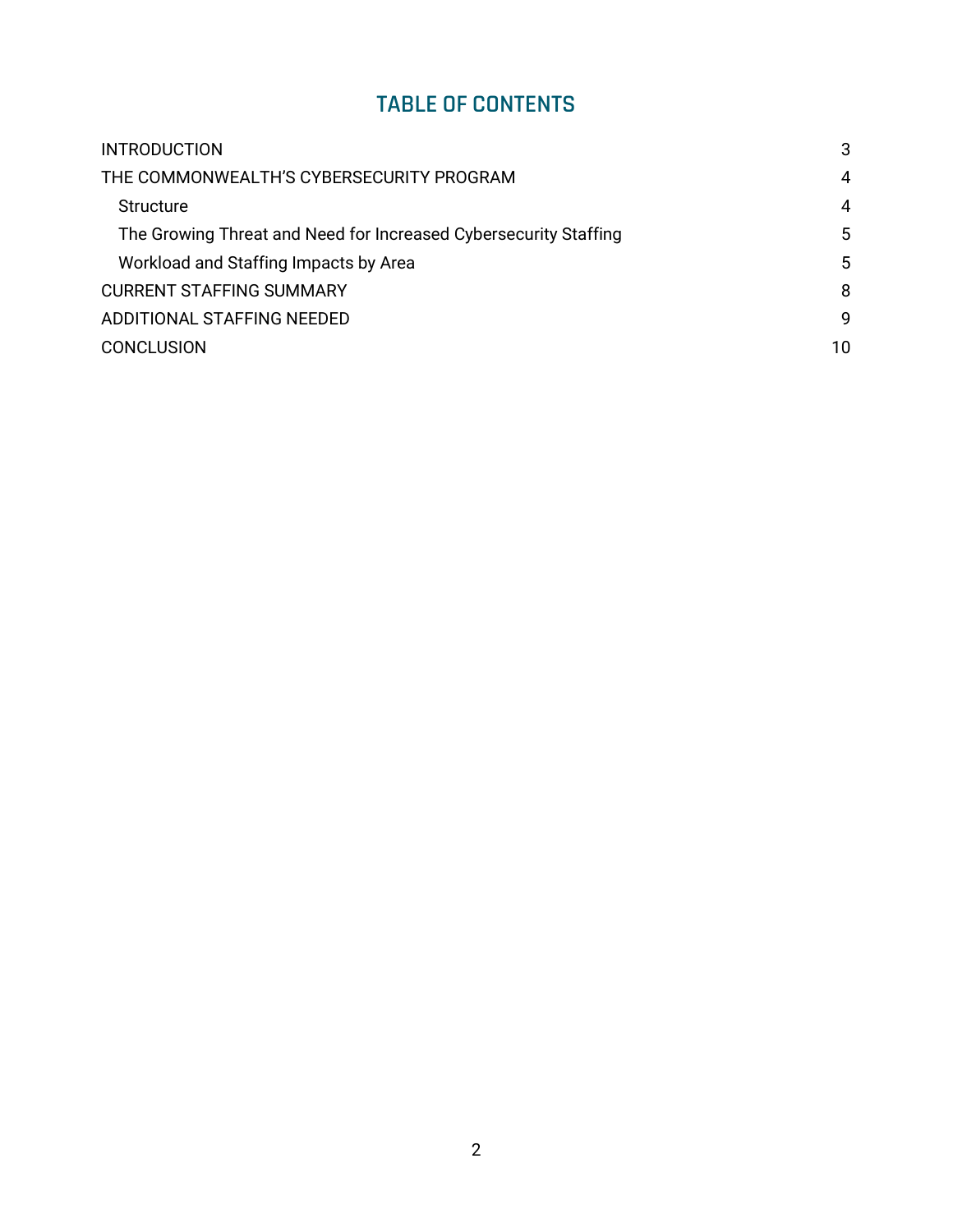## <span id="page-2-0"></span>**INTRODUCTION**

VITA provides information technology (IT) infrastructure services to the Commonwealth's 65 executive branch state agencies and the workforce of over 55,000 state employees, equipping and empowering the agency's colleagues to serve Virginia's 8.6 million residents. Cybersecurity governance is a critical part of VITA's statutory responsibilities. *See, e.g.*, Va. Code § 2.2-2009.

The 2021 organizational review of VITA by the Joint Legislative Audit & Review Commission (JLARC), available at [http://jlarc.virginia.gov/landing-2021-vita-organizational-structure-and](http://jlarc.virginia.gov/landing-2021-vita-organizational-structure-and-staffing.asp)[staffing.asp,](http://jlarc.virginia.gov/landing-2021-vita-organizational-structure-and-staffing.asp) contained the following recommendation:

*The Virginia Information Technologies Agency (VITA) should develop a plan to fully staff its Commonwealth Security and Risk Management group to meet its statutory responsibilities. The plan should specify the number of additional staff needed in the group to carry out its security, risk management, and enterprise architecture functions, and the roles these staff would fill. VITA should provide the plan to the Joint Legislative Audit and Review Commission, Senate Finance and Appropriations Committee, and House Appropriations Committee by December 15, 2021.*

The VITA team agrees that growing the cybersecurity workforce is necessary and appreciates the opportunity to share more information on this critical subject.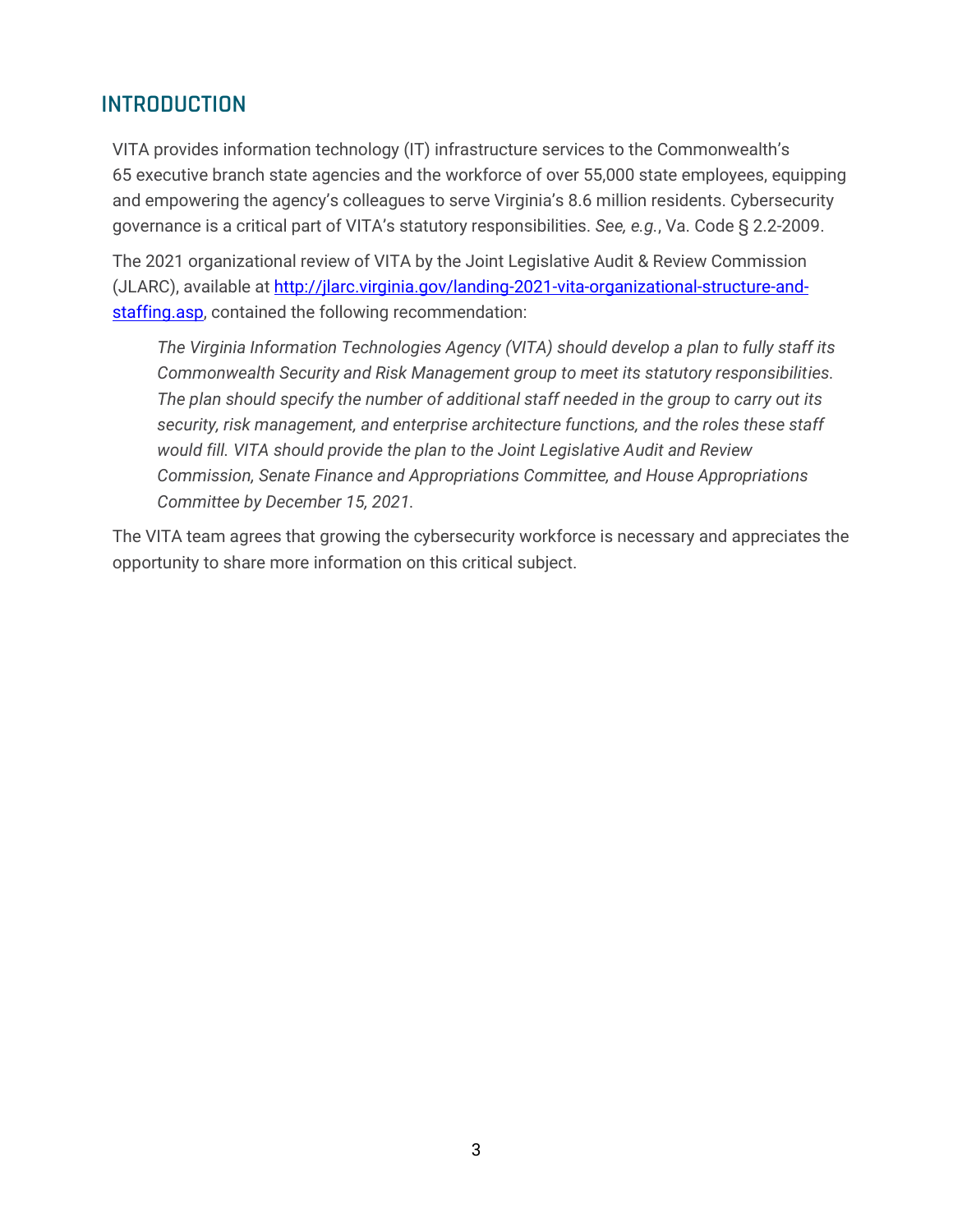# <span id="page-3-0"></span>**THE COMMONWEALTH'S CYBERSECURITY PROGRAM**

## <span id="page-3-1"></span>**STRUCTURE**

The Commonwealth's cybersecurity program is divided into four main areas:

- governance and oversight,
- risk management,
- threat management, and
- architecture.

Governance outlines the minimum standards the Commonwealth must meet to provide a secure and reliable operating environment for systems and data. Risk management maintains the target risk thresholds the Commonwealth has set to operate within. Architecture sets the operating parameters and design for technology in use in the environment. Threat management responds to threats and compromises to the environment. These areas are designed to support business units during their development, implementation and operation of technology.

As shown in the organizational chart at the right, VITA's Commonwealth Security and Risk Management (CSRM) group has directorates for each of the above four areas, as well as two other directorates: IT security auditing and centralized information security officer (ISO) services.

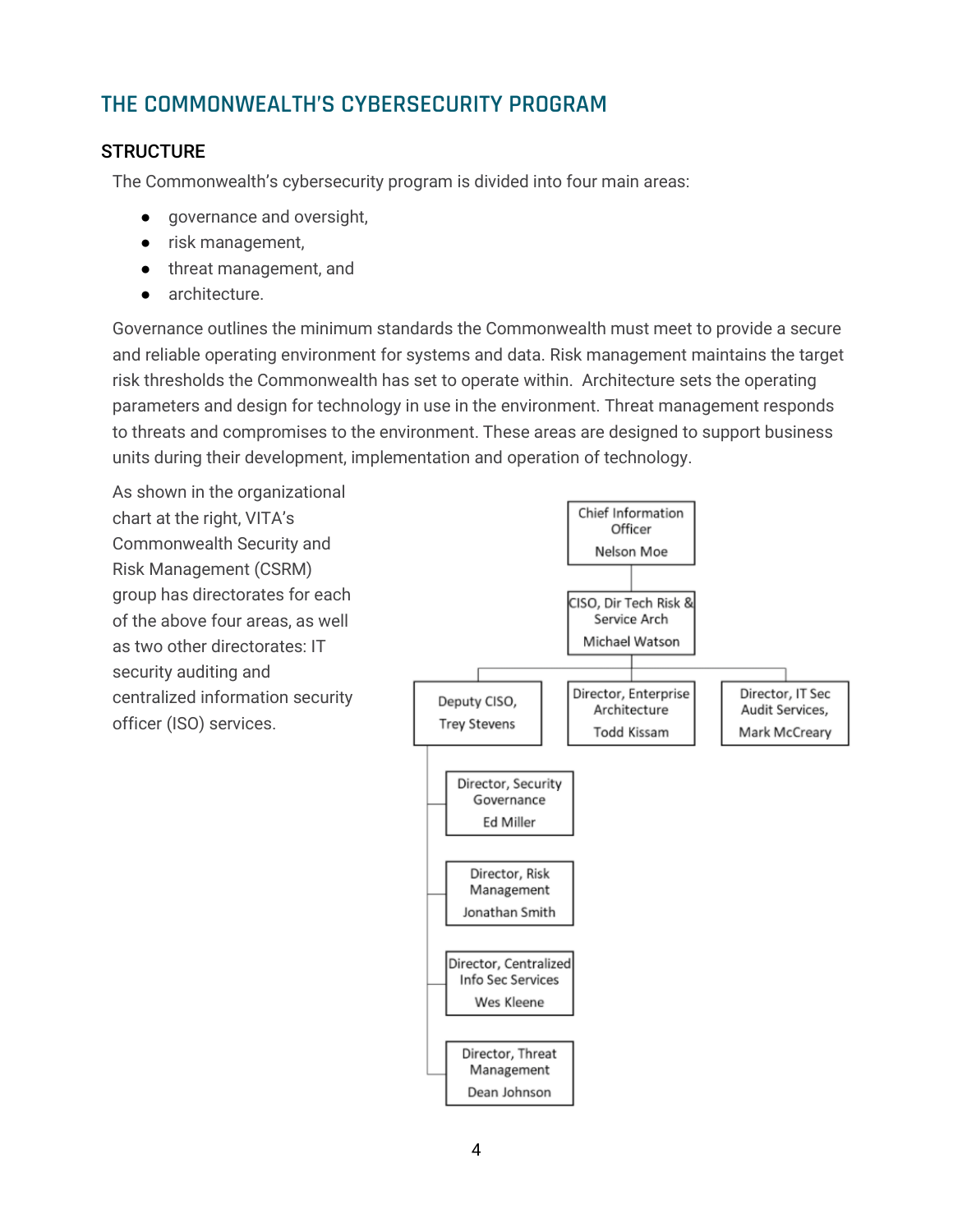## <span id="page-4-0"></span>THE GROWING THREAT AND NEED FOR INCREASED CYBERSECURITY STAFFING

Over the past several years, multiple factors have coalesced to create an urgent need for increased staffing in CSRM. First, technology is now integral to the business and policy of government. Today, every project is a technology project, and every policy has technology dimensions. Second, the transition to the multisupplier model and the widespread use of software-as-a-service (SaaS) and other cloud services results in more suppliers and services to assess and manage. Third, the move to remote and hybrid work heightens exposure to cyberattacks. Fourth, at the same time that demand and complexity are increasing, the threat and impact of cyberattacks are rising, too. *See, e.g.*, [JLARC 2021 organizational review of VITA](http://jlarc.virginia.gov/pdfs/reports/Rpt552.pdf) at 24; [VITA's Ransomware Study Repor](https://rga.lis.virginia.gov/Published/2021/HD4/PDF)t (January 2021) at 7-8.

Due to the increasing threats from malicious parties, Virginia is at a critical juncture for the cybersecurity program. Successful attacks on public bodies and critical infrastructure impact both the function of government and the lives of citizens. Additional staff is necessary for prevention of and response to the constant cyberattacks on the Commonwealth's IT environment. Absent adequate staffing, further preventable compromises can be expected.

### <span id="page-4-1"></span>WORKLOAD AND STAFFING IMPACTS BY AREA

The Commonwealth Security and Risk Management (CSRM) group is beginning to experience specific impacts of inadequate staffing in each area of CSRM:

#### **Governance**

The Commonwealth does not currently have adequate security standards for cloud technology. Cloud services use a different security model than the Commonwealth has used to date. In order to maintain an enterprise that securely operates with all cloud service solutions, significant updates to Commonwealth policies, standards, and guidelines are needed.

Identity and access management is a core framework component of cybersecurity. Additional requirements and enforcement of security measures such as multi-factor authentication must be implemented.

Operational technology (OT) security requirements need to be developed. OT refers to hardware and software that monitors and/or controls physical systems and assets (such as control systems and internet of things devices). The threat landscape is trending toward more of these attacks, and the state's ability to identify and recover from such an attack has been more limited than attacks on traditional computing devices. Presently there are significant gaps in securing OT systems and devices.

An updated security strategy must be developed and implemented in the Commonwealth's environment, using zero trust framework architecture. Traditional, perimeter-based security is increasingly inadequate to monitor and manage risk in a world that features extensive remote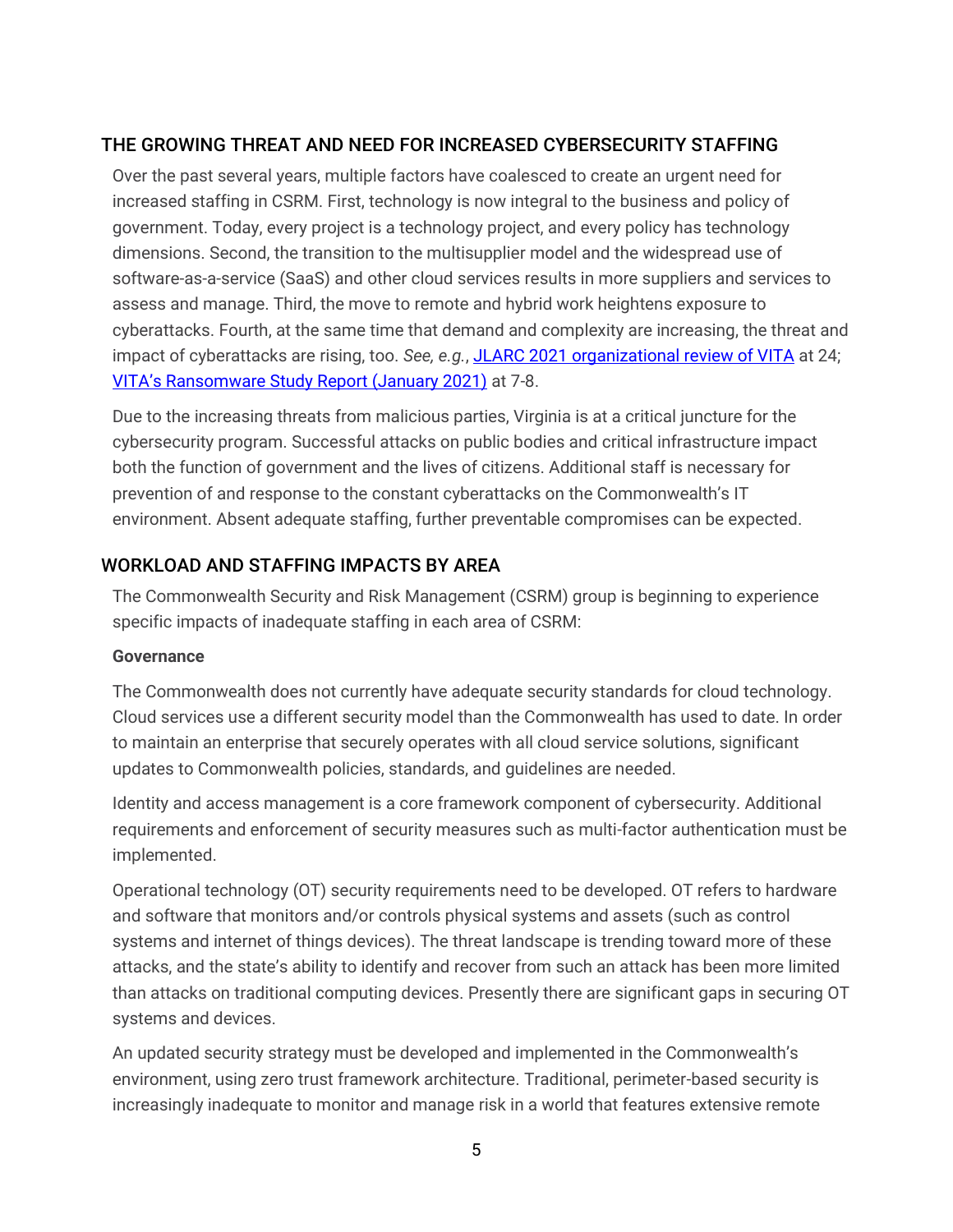access and cloud-based services. The zero trust framework changes how enterprises secure their environments from securing a perimeter to enforcing the identity of each connection, user, and asset throughout the network to prevent breaches. Zero trust tools and services provide capabilities to baseline normal behavior and automate prevention measures when deviations are seen. Implementation of a zero trust framework security architecture will require a strong coordination between VITA and agencies in order to be successful. The first step is to make sure the right governance documents are in place to define and direct responsible parties.

Analysis and reporting on the state of agency information security program continues to run behind schedule.

#### **Enterprise/Security Architecture**

To accommodate the new network technology being introduced for cloud services, the new Commonwealth data center, and agency locations, an updated network security model is needed. The architecture used in the Commonwealth Enterprise Solutions Center (CESC) does not translate well to the move to the hybrid cloud model in use today. Yet, at present, the team is struggling to keep up with the increased demand from agencies and the enterprise, resulting in implementation of technology without assurance of security adequate to mitigate risk to targeted levels.

Another responsibility of the architects is to participate in the procurement process for new technology purchases of sufficient size. VITA's release of requests for proposals (RFPs) to replace current IT infrastructure services will qualify. These RFPs are expected to occur over the next few years for most IT infrastructure services, including security, network, endpoint, and server services. Dedicated time must be allocated by the team for each procurement.

A backlog of third-party security technical reviews exists, due to the increased demand. Agency requests have more than doubled, and this year the agency employs a single full-time employee to handle security reviews for over 140 different vendors.

The team has been unable to engage in needed evaluations, for security gaps and design issues, of as-built and agency system and technology designs.

As of mid-November, in 2021 there have been 386 new security exception requests for gaps identified in the Commonwealth of Virginia (COV) security architecture established by security standards. In addition to those new exception requests, there have also been 138 extensions filed for existing requests. Security exceptions are meant to be short term (not to exceed one year) while a secure solution is designed and implemented. The architecture team should be able to help the agencies design solutions to mitigate these issues instead of maintaining them on the network. Current staff must handle three of these each day in order to keep up with current rates. The target workload should be approximately five per week, meaning that the current workload is triple what each person should be handling.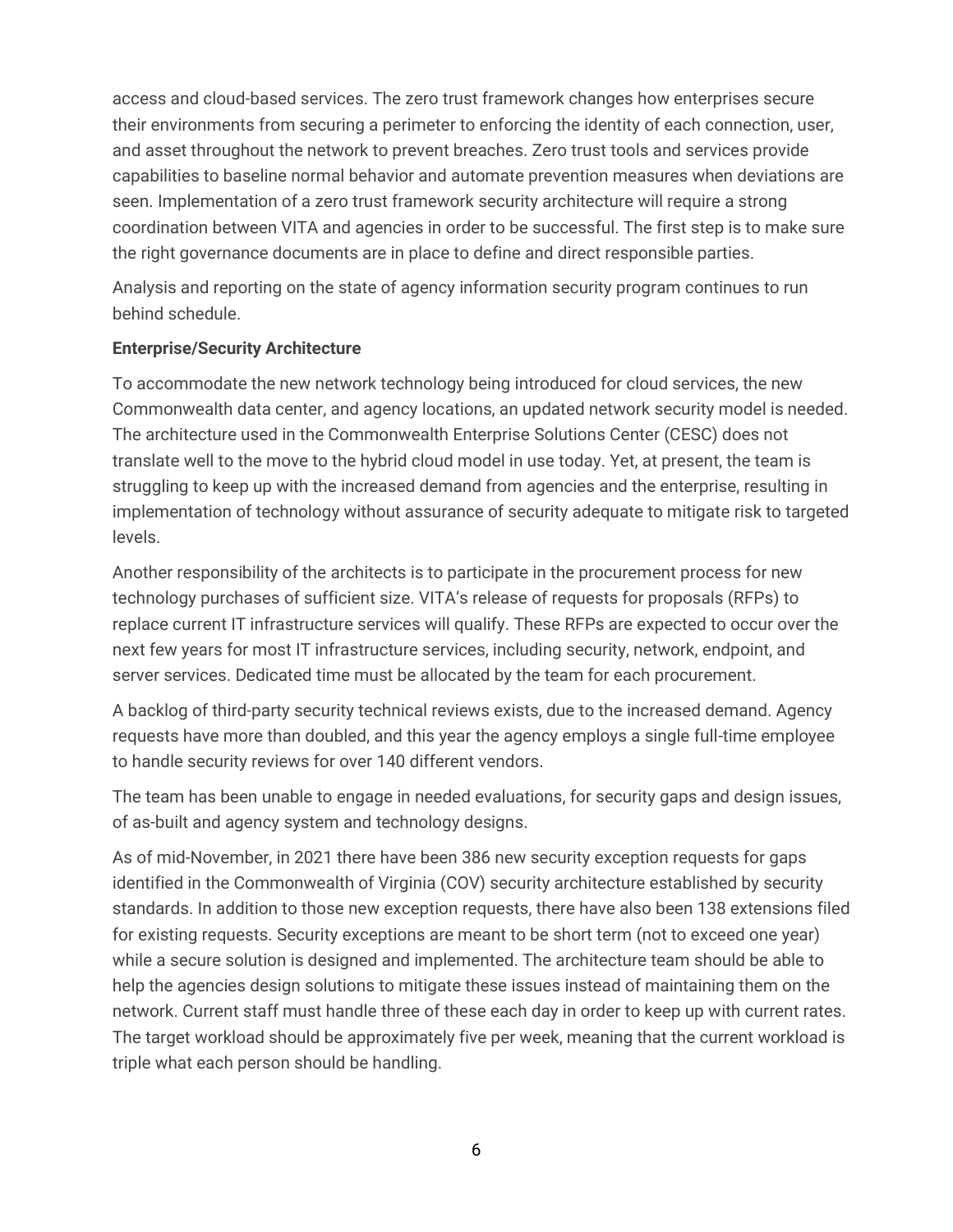In addition to addressing the existing gaps, the architecture team provides the technical expertise for new technology and products to introduce into the Commonwealth environment. The current staffing levels have not allowed the architects to be proactive in either suggesting new technologies or preparing the environment for new requested technologies.

#### **Threat Management**

The number of new threats continues to increase year after year. 2021 is on pace to end with more than 430 incidents. Security attacks have become more creative and complex, resulting in a more difficult investigation process. Cloud services have spread data and technology out across several platforms. The continued increase in technology and services means the scope of what needs to be protected has grown.

Simultaneously, the amount of time to resolve incidents is longer than it used to be. In 2019, the average number of days an incident remained open was 34 days. In 2020, that increased to 57 days. 2021 is averaging 51 days so far, a 42% increase from 2019.

As noted above, ransomware and other cyber extortion and the security of cyber physical systems are areas of concern, both with significant potential for high impact, high loss, and difficult recovery. In addition to such direct threats to Commonwealth systems, supply chain threats (where a compromise of a supplier enables an attack on that supplier's customers) are a significant risk. Inadequate staffing threatens the ability to investigate and respond to such threats, as well as threats to third-party systems hosting Commonwealth data, which is increasingly common with greater use of software-as-a-service (SaaS) and cloud hosting.

Vulnerabilities and configuration issues are lingering in the Commonwealth's environment for excessive periods. There are more than a thousand publicly-accessible security vulnerabilities impacting the technology used in the environment. At current staffing levels, it is not possible to identify and mitigate each and every instance. There has been a recent uptick in exploitation of these vulnerabilities, with additional increases expected.

Insufficient staffing levels also result in a lack of time spent on analyzing available threat intelligence. The distilled analysis can be used to proactively predict and prevent attacks that are currently being experienced today. This analysis would also be used to lower the amount of time it takes for a successful attack to be discovered, resulting in lesser impact to the Commonwealth.

#### **Risk Management**

The primary role for this team is to understand the amount of risk the Commonwealth assumes via the use of technology, whether within the Commonwealth's network or via a third party. This team reviews hundreds of contracts and security plans for Commonwealth systems to ensure risk is mitigated as much as possible. The increase in technology use over the last few years has resulted in the team falling further behind on risk analysis and mitigation.

The team also maintains the security risk posture for the enterprise. There are over 4,200 security findings in the environment driven by known issues at the agencies. At the current staffing level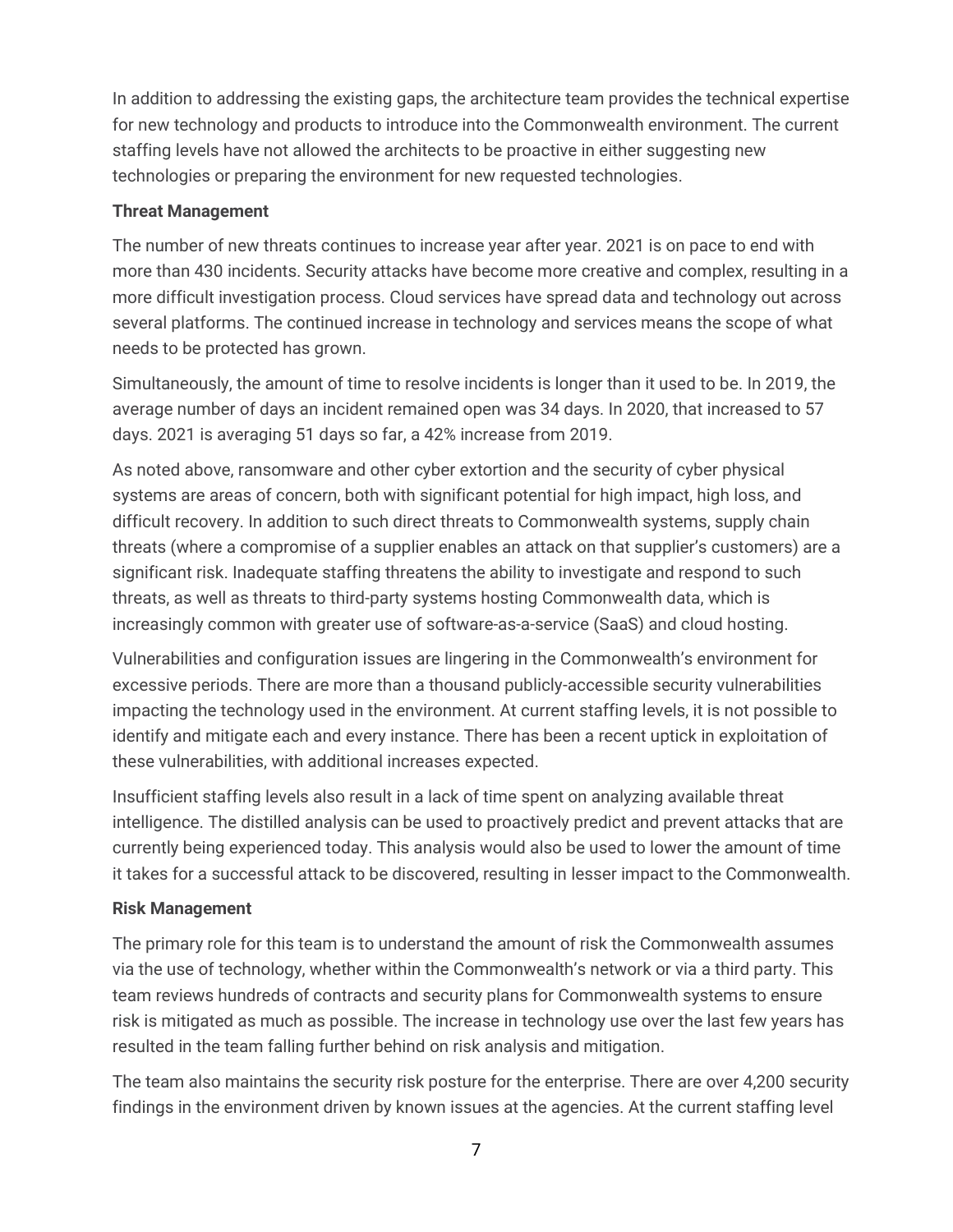of four, the team is effectively unable to work with agencies to come up with the risk treatment plans needed to decrease our risk.

Through November 14, 2021, 2,648 risk findings have been recorded. If the current pace continues through the end of the year, there will be a 26% increase from 2020. With current staffing levels, only 10% of these recorded risks have been successfully closed. Risks also remain in the environment much longer than they should, with the backlog reaching 11 months if the pace continues. These risk management shortcomings result in significant financial and reputational risk to the Commonwealth. Additionally, they have the potential to impact cyber insurance coverage because the coverage is dependent on the Commonwealth addressing cyber risks in a timely fashion.

#### **Centralized Security Services**

The centralized services cover over 638 applications, 1,467 business processes, and over 600 identified security gaps (*i.e.*, instances of exceptions or deviations from Commonwealth security standards). The number of such gaps has been consistently larger than expected and additional assistance is needed to fill these gaps at the agencies.

## <span id="page-7-0"></span>**CURRENT STAFFING SUMMARY**

Out of VITA's 210 current employees, 36 are in Commonwealth Security and Risk Management (CSRM), along with three full-time contractors. Tenure in CSRM ranges from two months to 41 years.

Six CSRM positions are in active recruitments (one Security Architect, one Security Architecture Manager, one Info Tech Security Auditor, two Enterprise Architects, and one Incident Response Specialist).

The job classifications and pay bands of CSRM employees are as follows:

| Pay<br>Band | <b>Employees</b> |
|-------------|------------------|
| 5           | 4                |
| 6           | 18               |
| 7           | 13               |
| ጸ           | 1                |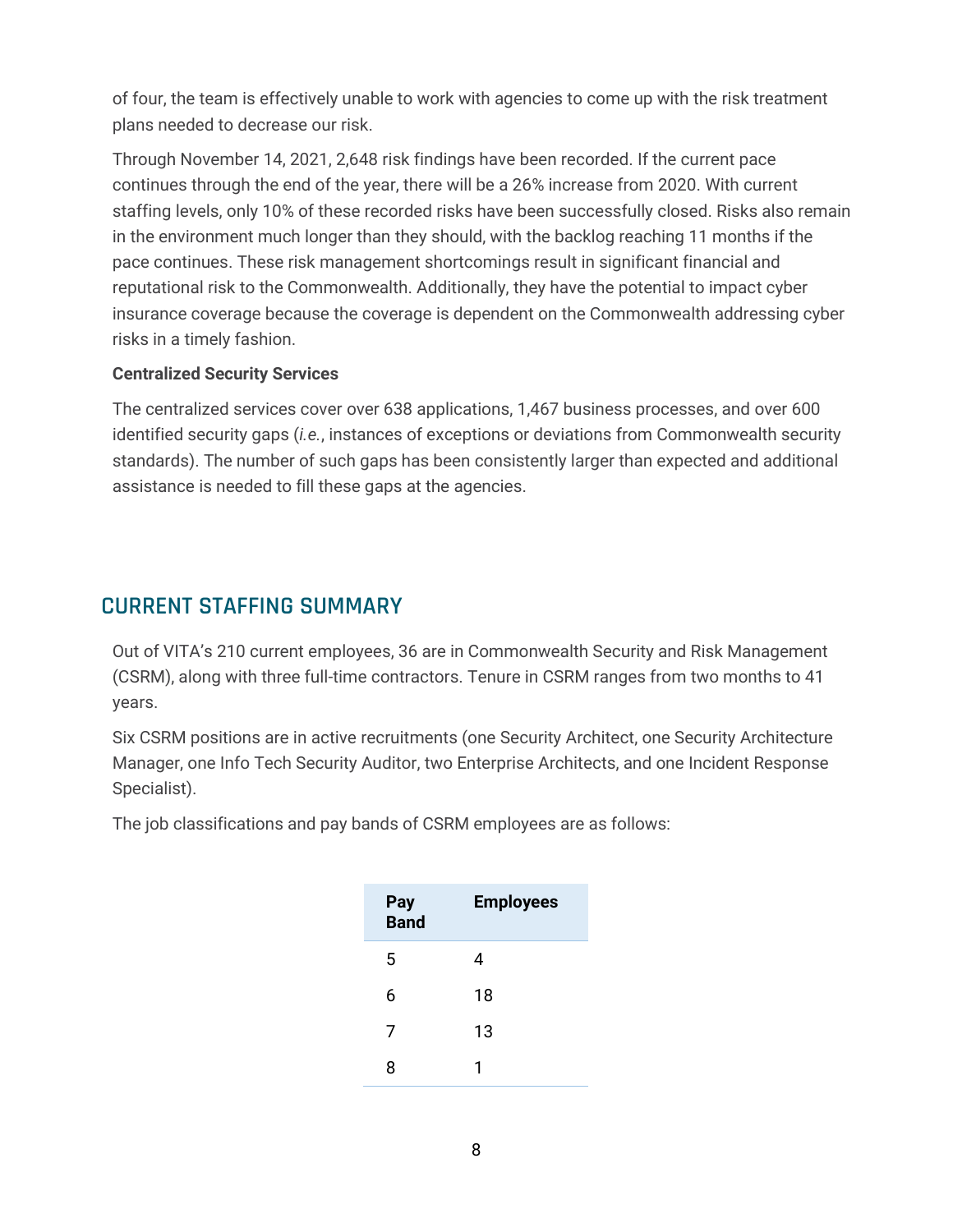| Titles/Codes                   | <b>Employee</b><br>s |
|--------------------------------|----------------------|
| Audit Services Manager III     | 1                    |
| Auditor II                     | 4                    |
| Info Technology Manager II     | 4                    |
| Info Technology Manager III    | 1                    |
| Info Technology Specialist III | 18                   |
| Info Technology Specialist IV  | 8                    |

## <span id="page-8-0"></span>**ADDITIONAL STAFFING NEEDED**

VITA's plan for additional cybersecurity staffing has two phases. The first phase will address the immediate staffing gap, which is either unnecessarily increasing cost to the Commonwealth or putting the Commonwealth at significant risk for a cyber-related compromise. The second phase will add the staff needed to support the security and architecture metrics measured.

In the table below, each directorate's current number of positions and the number of positions identified as needed as part of this plan have been identified.

|                                         | Governance     | <b>Risk</b>    | <b>Threat</b> | <b>Architecture</b> | <b>ISO Services</b> | <b>Audit</b> |
|-----------------------------------------|----------------|----------------|---------------|---------------------|---------------------|--------------|
| <b>Current positions</b>                | 6              | 5              | 5             | 10                  | 6                   | 6            |
| <b>Additional proposed</b><br>positions |                |                |               |                     |                     |              |
| $\star$<br>Phase 1                      | $\overline{2}$ | 2              | 3             | 8                   |                     |              |
| * Phase 2                               |                | $\overline{2}$ | 0             | 4                   |                     |              |
| <b>Total</b>                            | 8              | 9              | 8             | 22                  |                     | ხ            |

**Phase 1**

- Governance would add one information insurance analyst and one IT compliance analyst.
- Risk Management would add two cyber risk analysts.
- Threat Management would add one incident response analyst and two cyber threat management and exploit specialists.